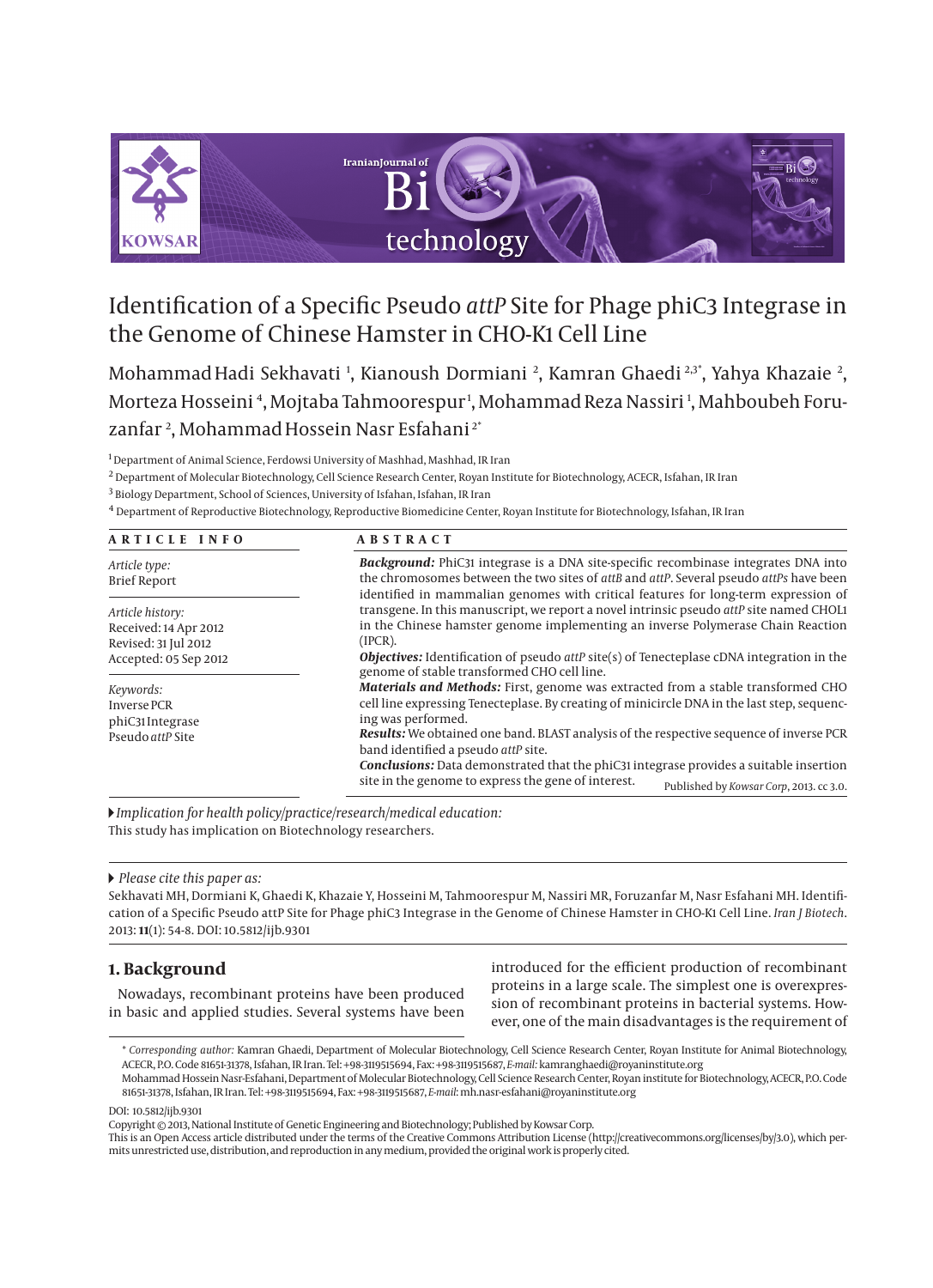proper folding environment or posttranslational modification for accurate biological activity of recombinant proteins. In spite of this, using eukaryotic expression system could bypass this problem (1). To obtain robust and long-term expression in the eukaryotic systems, integration of the gene of interest should be in appropriate location in the genome of target cell. However, most of current methods for stable integration of exogenous DNA into genome involve random integration of DNA (2, 3). In random integration, the expression of recombinant protein mainly depends on the positional effects of the adjacent sequences in target chromatin (4). Therefore, painstaking screenings are required to find best cellular colonies for desired level of protein expression of the target gene. Recently, PhiC31 integrase, as a site specific recombinase, has been proven to minimize the random integration and provides a long-term expression with efficient functionality in mammal cells (5, 6) PhiC31 integrase mediates recombination between two sequences of *attB* and *attP*. If an *attB* site is located at the exogenous plasmid carrying the gene of interest, phiC31 integrase would be capable of integrating whole sequence of the plasmid at similar native *attP* sites so called pseudo *attP*  sites in the mammalian genome. This style of site specific integration leads to robust expression levels in the cell (7, 8). This feature minimizes position effects of nearby sequences around pseudo *attP* sites (9). In our previous study, we used this system for the long-term overexpression of Tenecteplase protein in Chinese hamster ovary (CHO) cells (10).

# **2. Objectives**

Since determination of integrated site in transgenic stable cell lines is essential, we tried to identify pseudo attP site in Chinese hamster genome using an inverse PCR (IPCR) in this paper.

# **3. Materials and Methods**

Inverse PCR has been employed successfully for amplification of unknown regions of the genomic DNA, outside the boundaries of identified sequences (11, 12). This technique involves digestion of genomic DNA with appropriate enzyme(s) (Figure 1A), creation of mini-circle DNA using self-ligation and appropriate primers to amplify known sequences at both sides of a DNA core region (12).

## *3.1. Cell Line*

Tenecteplase producing CHO cell line (CHO+) was used in this study as was previously described (10).

## *3.2. Culture of CHO Cells and Genomic DNA Extraction*

CHO+ and untransfected CHO cells (CHO-) were cultivated in Dulbecco's Modified Eagle's Medium/Ham's Nutrient Mixture F-12 (Sigma) supplemented with 10% fetal bovine serum (Gibco) and  $10\%$  CO<sub>2</sub> at 37<sup>o</sup>C in a humid atmosphere. After 24 hours, CHO+ cells were treated with G418 (600 μg/mL, Sigma) and cultured for 3 days. Approximately 5×106 cells from each group (CHO+ and CHO-) were harvested and genomic DNA was extracted using DNeasy Blood and Tissue Kit (Qiagen) (Figure 1B). Restriction enzymes digestion and ligation were performed as follows: Five μg genomic DNA of each sample was digested with a pair of restriction enzymes, NheI and XbaI (Fermentas) (Figure 1C). For self-circularization of digested DNA in an inverse PCR (IPCR), low amounts of DNA  $(1, 2, 3 \text{ ng/µL}^{-1})$  were used in 10 µL of the ligation reaction (TaKaRa) (Figure 1D).

#### *3.3. PCR and Nested PCR*

To detect site specific integration before starting nested PCR, a normal PCR was performed. In case of random exogenous plasmid integration in Chinese hamster genome, intact *attB* arm should be amplified using attR and attB-F3 primers. Otherwise site specific integration causes breakage. Sequences of the primers are listed in Table 1. The PCR program used for amplification was as follow: 94°C for 5 min, followed by 35 cycles of 94°C for 30 sec, 56°C for 30 sec, and 72°C for 45 sec and a final extension period of 72°C for 10 min. Then PCR products were subjected to 1% agarose gel (CinnaGen) in TBE buffer (90 mM Tris-HCl, 64.6 mM boric acid, 2.5 mM EDTA, pH 8.3). Nested PCR was performed for amplifying unknown regions of DNA. Five μL of ligation mixture was diluted with 15  $\mu$ L dH<sub>2</sub>O, which was used as a template in the first round of PCR (PCRI) using TNK103-F and attB-F3 primers. In the second round of PCR, 1 μL of PCRI product was used as template using USP296-9F and attB-F3 primers (10, 13). The PCR program was as follows: 94°C for 10 min, followed by 35cycles of 94°C for 45 s, 56°C for 45 sec, and 72°C for 4 min and a final extension period of 72°C for 10 min. Cloning and sequencing were performed as follows: One product band was obtained from IPCR. This band was purified and ligated into a T-vector (InsTAcloneTM PCR Cloning Kit, Thermo Scientific) and was sequenced. Sequence analysis was performed by BLAST with RefSeq-Gene sequence databases. We have already published the isolation and characterization of a stable transformant CHO cells producing Tenecteplase using phiC31 integrase (10). To evaluate site specific recombination with phiC31 integrase, a normal PCR was designed based on the breakage of *attB* arms in exogenous plasmid encompassing Tenecteplase CDS, as a positive control (Figure 2A, Lane 1).

## **4. Results**

Polymerase chain reaction on CHO+ genome illustrated that *attB* arm was ruptured with the phiC31 integrase and the specific primers for this fragment did not amplify the expected size, (Figure 2A, Lane 3) confirming the site specific recombination occurred by phiC31 integrase in CHO+ cells. Thus, we tried to determine the pseudo *attP*  site in the genome of CHO+ cells with an inverse PCR.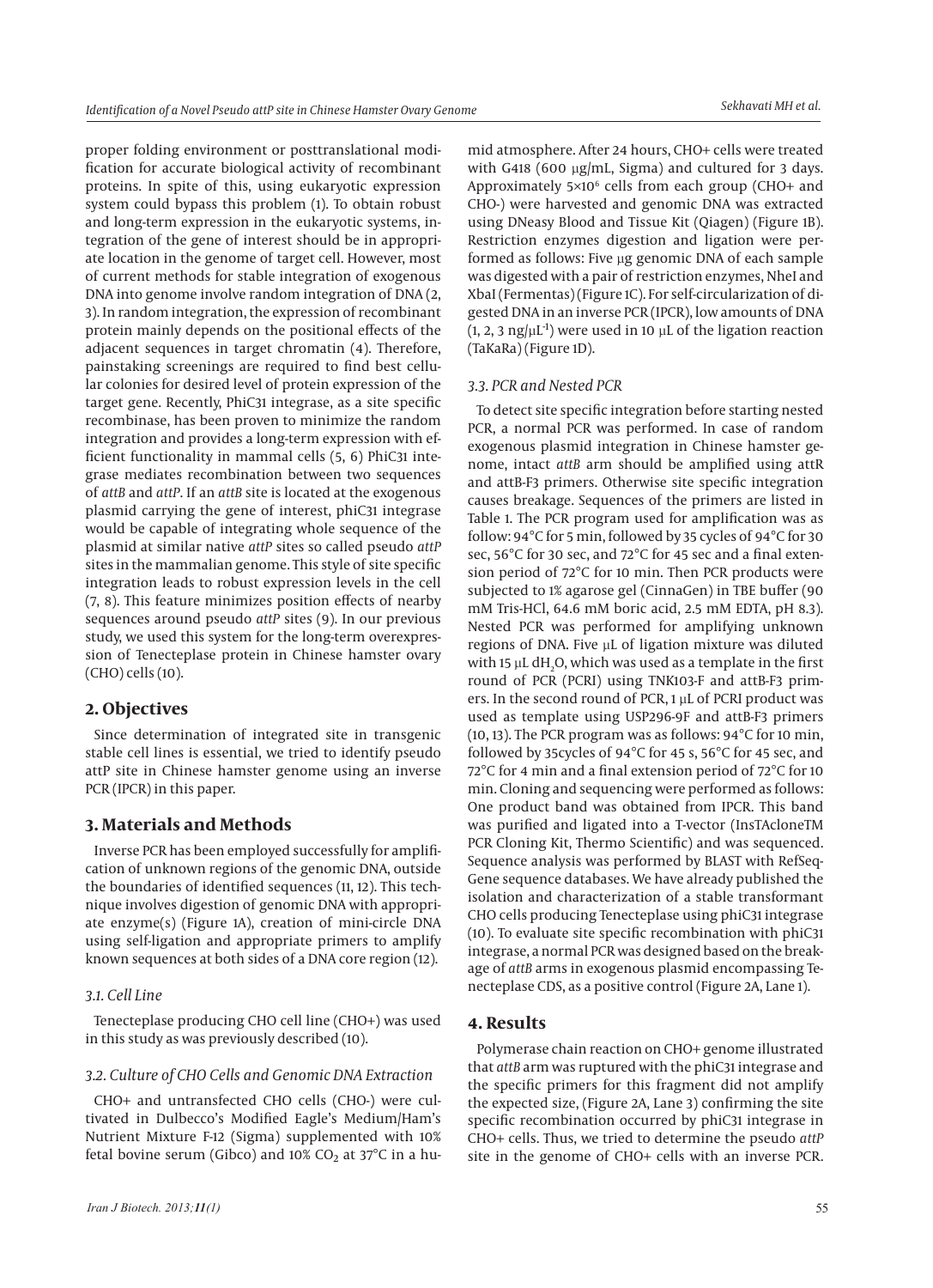| Table 1. The List of Primers |                                        |  |  |  |
|------------------------------|----------------------------------------|--|--|--|
| <b>Name</b>                  | Sequence 5 <sup>1</sup> 3 <sup>1</sup> |  |  |  |
| $attB-F3(13)$                | <b>GTAGGTCACGGTCTCGAAGC</b>            |  |  |  |
| atth(13)                     | GGATCAACTACCGCCACCT                    |  |  |  |
| TNK103-F(10)                 | GGCAACTGGAGCACAGCGGAGA                 |  |  |  |
| USP296-9F(10)                | CGCGGCGTCGCCCGGAGAGCGG                 |  |  |  |
| <b>USP117R(10)</b>           | CGCGCTGCTTTGCCAGTTGGTGCA               |  |  |  |
|                              |                                        |  |  |  |

First, compatible cohesive site producing restriction enzymes was used (Figure 1A and Figure C). These enzymes cut the plasmid at least in one position. Thereby, the right site of the recombination could be amplified in nested PCR (Figure 1A). After creating self-minicircle DNA in the last step of inverse PCR, we obtained one band (Figure 2A, Lane 4). BLAST analysis of the inverse PCR band sequence showed that the junctions at the site of specific recombination contained half of the *attB* site fused with the genomic sequence of Chinese hamster (GenBank accession number: NW\_003613759.1).



A) A partial genetic map of the recombinant plasmid expressing Tenecteplase for generating CHO+ cell line. Arrows indicate the restriction sites. B - D) Illustrate different stages for inverse PCR. UN: unknown region of genome, GI: gene of interest, CHO+: Tenecteplase producing CHO cell line, CHO-: untransfected CHO cell line, Un dig: undigested genomic DNA, Dig: producing CHO CHO cell DNA, Dig: digested genomic DNA and A, B, C: name of primers.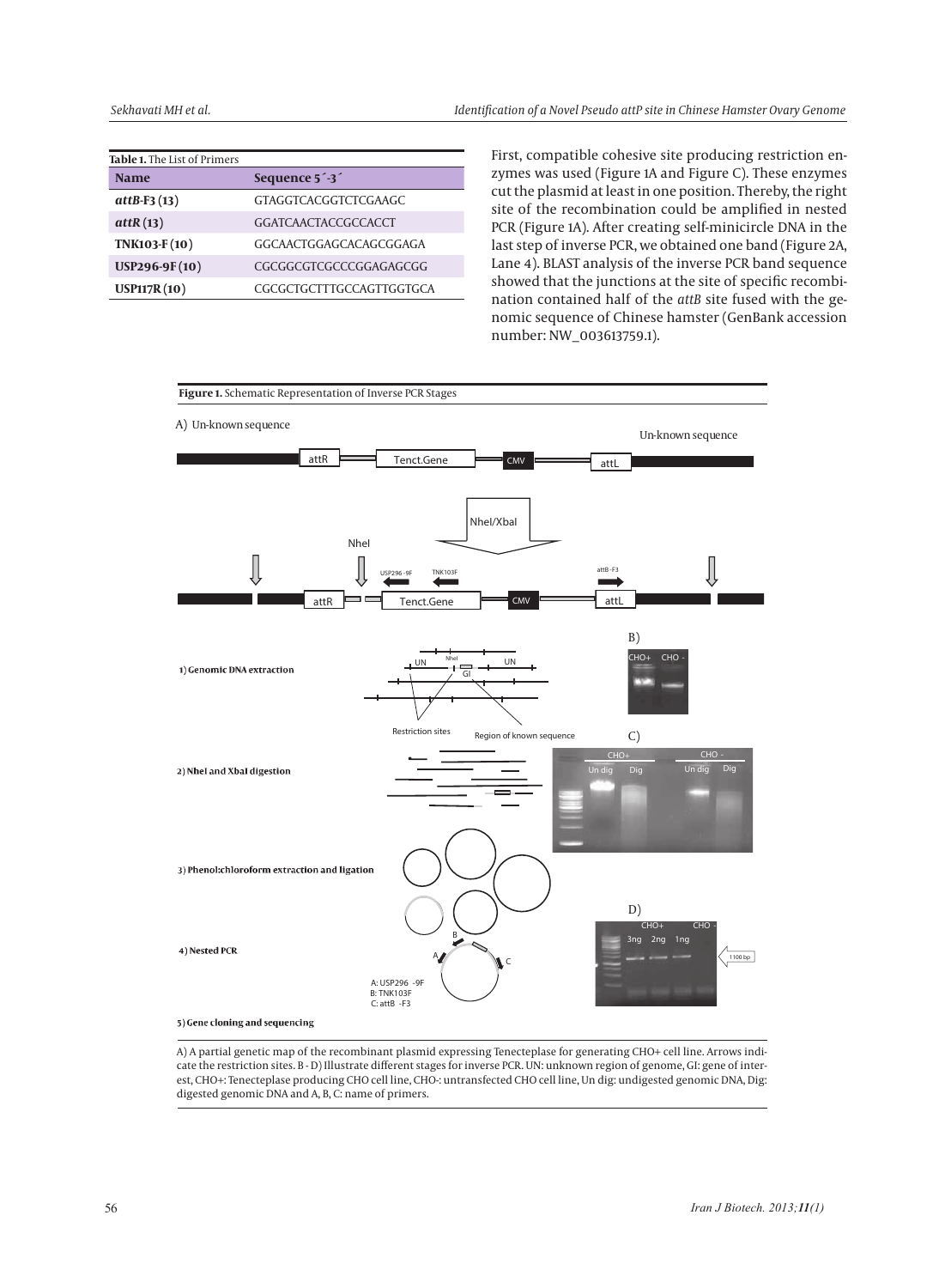

**WT attP** GCCCAACTGGGGTAACCT TTGAGTTATCAGTTGGGG<br>CCAGTGTCAGGGTTCACCAATAGGCTCTCAGAdGTGATATHGAAAGGGTCTGTGdGCTGAACTCTCTTGTGTAACCAGG **CHOL1** 



A) Site specific and random integrations were testified using PCR. Lane1: PCR product of the intact attB site in the pDB2 vector (positive control); Lane2: ladder 100bp (Fermentas); Lane 3: expected product (154bp) of the attB site in CHO+ regarding random integration was not observed; Lane 4: partial product of Tenecteplase CDS amplification in CHO+ delineating specific integration into the genome. Star: primer dimer. UNSeq: unknown sequence. CHO+: Tenecteplase producing CHO cell line. B) The sequence of identified pseudo attP (CHOL1). WT attP: native attP sequence, GI: gene of interest (Tenecteplase CDS), TT: double Thymidine core at the point of crossover was recognized with phC31 integrase.

A) Site specific and random integrations were testified using PCR. Lane1: PCR product of the intact *attB* site in the pDB2 vector